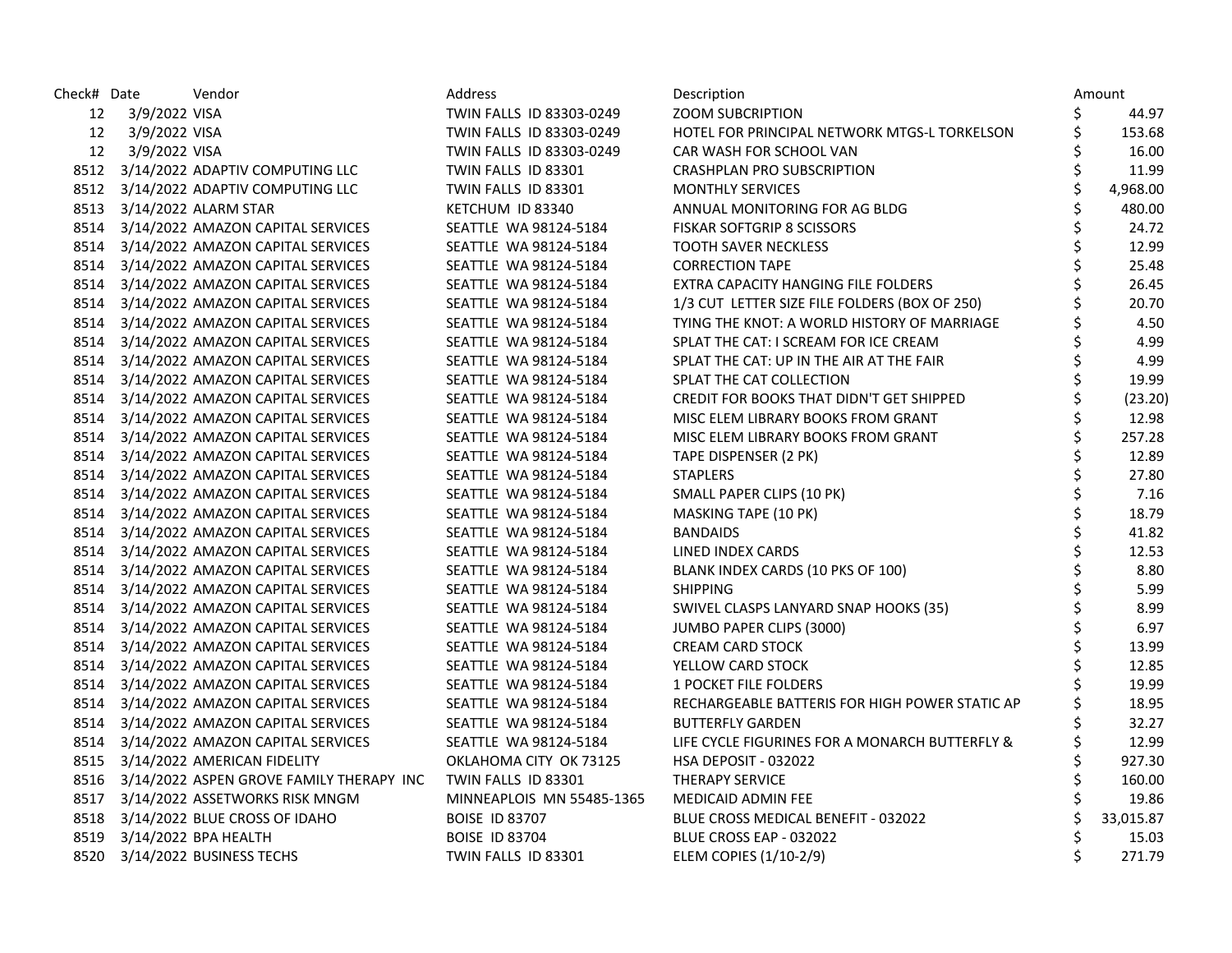| 8521 3/14/2022 CAMPBELL MIKE                | TWIN FALLS ID 83334       | MILEAGE                                        | \$<br>53.20 |
|---------------------------------------------|---------------------------|------------------------------------------------|-------------|
| 8522 3/14/2022 CANYON FLORAL                | TWIN FALLS ID 83301       | SYMPATHY FLOWERS-S PETERSEN                    | 85.90       |
| 8523 3/14/2022 CAXTON                       | CALDWELL ID 83605-3299    | 9 X 12 HOLIDAY RED CONSTRUCTION PAPER          | 3.06        |
| 8523 3/14/2022 CAXTON                       | CALDWELL ID 83605-3299    | 12 X 18 LIGHT GREEN CONSTRUCTION PAPER         | 3.96        |
| 8523 3/14/2022 CAXTON                       | CALDWELL ID 83605-3299    | <b>STAPLERS</b>                                | 36.90       |
| 8523 3/14/2022 CAXTON                       | CALDWELL ID 83605-3299    | 9X12 LILAC CONSTRUCTION PAPER                  | 13.08       |
| 8523 3/14/2022 CAXTON                       | CALDWELL ID 83605-3299    | 9X12 MAGENTA CONSTRUCTION PAPER                | 7.47        |
| 8523 3/14/2022 CAXTON                       | CALDWELL ID 83605-3299    | CAX-45369 LAMINATE                             | 86.00       |
| 8523 3/14/2022 CAXTON                       | CALDWELL ID 83605-3299    | 9 X 12 BLACK CONSTRUCTION PAPER                | 6.12        |
| 8523 3/14/2022 CAXTON                       | CALDWELL ID 83605-3299    | 9 X 12 WHITE CONSTRUCTION PAPER                | 6.12        |
| 8523 3/14/2022 CAXTON                       | CALDWELL ID 83605-3299    | 9 X 12 HOLIDAY GREEN CONSTRUCTION PAPER        | 9.68        |
| 8523 3/14/2022 CAXTON                       | CALDWELL ID 83605-3299    | 9 X 12 LIGHT BLUE CONSTRUCTION PAPER           | 6.12        |
| 8524 3/14/2022 CHARLIE'S PRODUCE            | SEATTLE WA 98124          | <b>PRODUCE</b>                                 | 710.90      |
| 8525 3/14/2022 CHROMEBOOKPARTS.COM          | SAINT PAUL MN 55110       | LENOVO N42 CHROMEBOOK BEZEL NON TOUCH          | 39.98       |
| 8525 3/14/2022 CHROMEBOOKPARTS.COM          | SAINT PAUL MN 55110       | LENOVO N42 CHROMEBOOK LCD BACK COVER           | 71.98       |
| 8525 3/14/2022 CHROMEBOOKPARTS.COM          | SAINT PAUL MN 55110       | LENOVO N42 CHROMEBOOK PALMREST ASSEMBLY        | 91.98       |
| 8525 3/14/2022 CHROMEBOOKPARTS.COM          | SAINT PAUL MN 55110       | LENOVO N42 NON TOUCH LCD PANEL                 | 278.97      |
| 8525 3/14/2022 CHROMEBOOKPARTS.COM          | SAINT PAUL MN 55110       | LENOVO N42 CHROMEBOOK BOTTOM COVER             | 21.99       |
| 8526 3/14/2022 CITY OF HANSEN               | HANSEN ID 83334           | <b>SUMMER IRRIGATION</b>                       | 15.03       |
| 8526 3/14/2022 CITY OF HANSEN               | HANSEN ID 83334           | <b>WATER</b>                                   | 229.50      |
| 8526 3/14/2022 CITY OF HANSEN               | HANSEN ID 83334           | <b>SEWER</b>                                   | 301.50      |
| 8527 3/14/2022 COLLEGE ENTRANCE EXAM BOARD  | CHICAGO IL 60693          | <b>PSAT FOR 11TH GRADERS</b>                   | 421.20      |
| 8528 3/14/2022 CULLIGAN OF TWIN FALLS       | MINNEAPOLIS MN 55480-7743 | PARTS & LABOR FOR HOT WATER HEATER IN LUNCH RM | 293.00      |
| 8528 3/14/2022 CULLIGAN OF TWIN FALLS       | MINNEAPOLIS MN 55480-7743 | ELEMENTARY                                     | 66.40       |
| 8528 3/14/2022 CULLIGAN OF TWIN FALLS       | MINNEAPOLIS MN 55480-7743 | JR/SR HIGH                                     | 38.50       |
| 8529 3/14/2022 FATBEAM LLC                  | COEUR D ALENE ID 83814    | <b>INTERENT SERVICE</b>                        | 2,125.00    |
| 8530 3/14/2022 GEM STATE PAPER              | TWIN FALLS ID 83303-0469  | MICROFIBER PADS & HANDLE                       | 69.34       |
| 8530 3/14/2022 GEM STATE PAPER              | TWIN FALLS ID 83303-0469  | BATTERIES FOR SANTITIZER SPRAYERS              | 179.01      |
| 8531 3/14/2022 GRANT PAM                    | SUN VALLEY ID 83354       | MEALS PER DIEM FOR NATIONAL MIGRANT CONVENTION | 324.00      |
| 8532 3/14/2022 GREAT AMERICA FINANCIAL SERV | DALLAS TX 75266-0831      | <b>COPIER AGREEMENT-HS</b>                     | 121.00      |
| 8532 3/14/2022 GREAT AMERICA FINANCIAL SERV | DALLAS TX 75266-0831      | LATE CHARGES                                   | 26.00       |
| 8533 3/14/2022 GROVER ELECTRIC & PLUMBING   | VANCOUVER WA 98665-9740   | <b>MISC PARTS &amp; SUPPLIES</b>               | 198.13      |
| 8534 3/14/2022 HAMILTON SHAREE              | KIMBERLY ID 83341         | LANYARDS FOR REALITY TOWN                      | 310.41      |
| 8534 3/14/2022 HAMILTON SHAREE              | KIMBERLY ID 83341         | THANK YOU SUPPLIES FOR REALITY TOWN VOLUNTEERS | 65.19       |
| 8535 3/14/2022 HANSEN HIGH SCHOOL           |                           | LUNCH FOR REALITY TOWN VOLUNTEERS              | 179.00      |
| 8536 3/14/2022 HANSEN SCHOOL DISTRICT #415  |                           | EMPLOYER SHARE FICA/MC - 032022                | 12,991.75   |
| 8537 3/14/2022 HANSEN SCHOOL DISTRICT #415  |                           | RURAL EDUC CLASSIFIED-EL - 032022              | 1,073.12    |
| 8537 3/14/2022 HANSEN SCHOOL DISTRICT #415  |                           | ELEMENTARY TEACHER - 032022                    | 38,786.67   |
| 8537 3/14/2022 HANSEN SCHOOL DISTRICT #415  |                           | ELEMENTARY-ELL CERTIFIED - 032022              | 348.29      |
| 8537 3/14/2022 HANSEN SCHOOL DISTRICT #415  |                           | ELEMENTARY-LITERACY TEAC - 032022              | 1,958.33    |
| 8537 3/14/2022 HANSEN SCHOOL DISTRICT #415  |                           | ELEMENTARY PARA - 032022                       | 1,527.06    |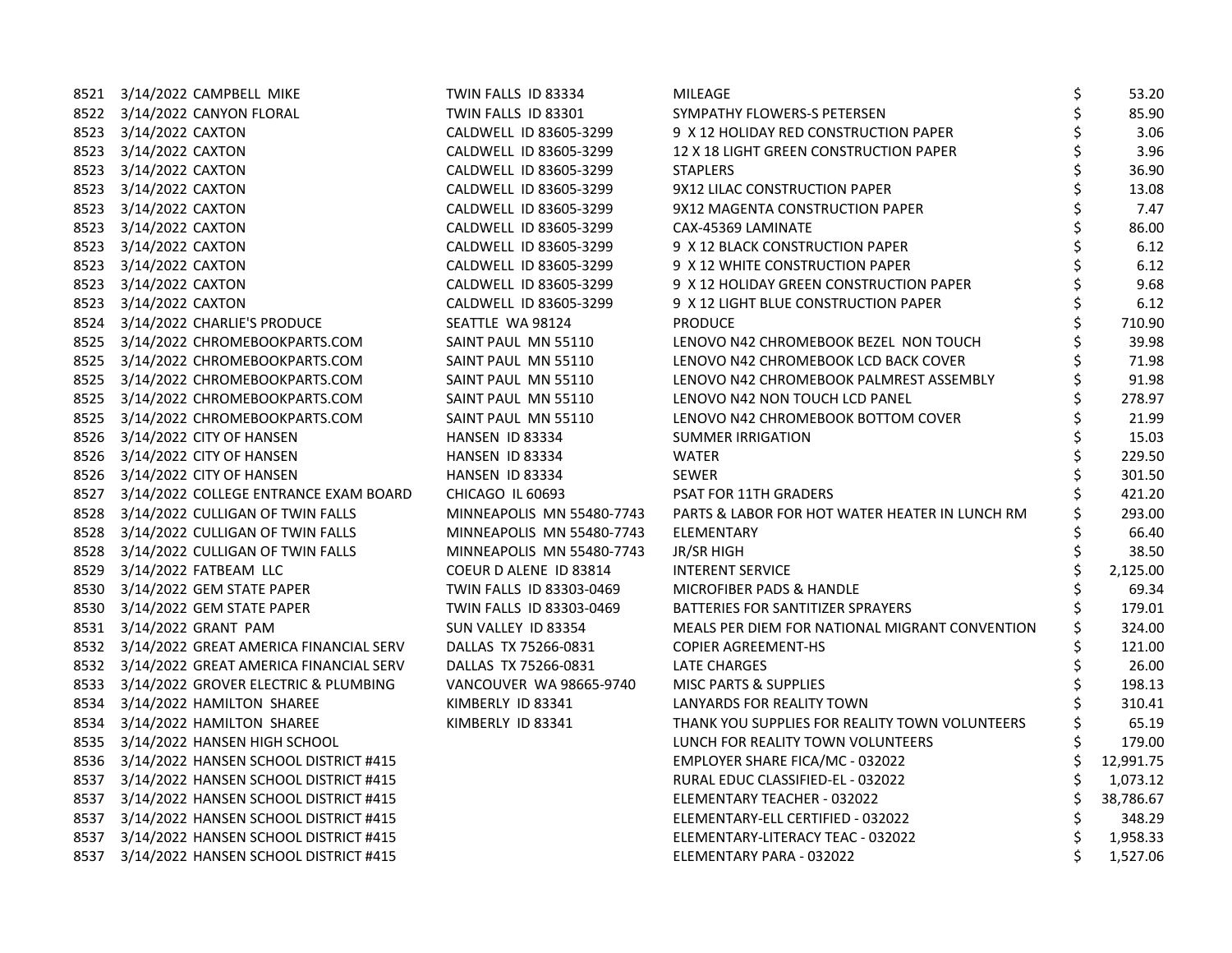8537 3/14/2022 HANSEN SCHOOL DISTRICT #415 8537 3/14/2022 HANSEN SCHOOL DISTRICT #415 8537 3/14/2022 HANSEN SCHOOL DISTRICT #415 8537 3/14/2022 HANSEN SCHOOL DISTRICT #415 8537 3/14/2022 HANSEN SCHOOL DISTRICT #415 8537 3/14/2022 HANSEN SCHOOL DISTRICT #415 8537 3/14/2022 HANSEN SCHOOL DISTRICT #415 8537 3/14/2022 HANSEN SCHOOL DISTRICT #415 8537 3/14/2022 HANSEN SCHOOL DISTRICT #415 8537 3/14/2022 HANSEN SCHOOL DISTRICT #415 8537 3/14/2022 HANSEN SCHOOL DISTRICT #415 8537 3/14/2022 HANSEN SCHOOL DISTRICT #415 8537 3/14/2022 HANSEN SCHOOL DISTRICT #415 8537 3/14/2022 HANSEN SCHOOL DISTRICT #415 8537 3/14/2022 HANSEN SCHOOL DISTRICT #415 8537 3/14/2022 HANSEN SCHOOL DISTRICT #415 8537 3/14/2022 HANSEN SCHOOL DISTRICT #415 8537 3/14/2022 HANSEN SCHOOL DISTRICT #415 8537 3/14/2022 HANSEN SCHOOL DISTRICT #415 8537 3/14/2022 HANSEN SCHOOL DISTRICT #415 8537 3/14/2022 HANSEN SCHOOL DISTRICT #415 8537 3/14/2022 HANSEN SCHOOL DISTRICT #415 8537 3/14/2022 HANSEN SCHOOL DISTRICT #415 8537 3/14/2022 HANSEN SCHOOL DISTRICT #415 8537 3/14/2022 HANSEN SCHOOL DISTRICT #415 8537 3/14/2022 HANSEN SCHOOL DISTRICT #415 8537 3/14/2022 HANSEN SCHOOL DISTRICT #415 8537 3/14/2022 HANSEN SCHOOL DISTRICT #415 8537 3/14/2022 HANSEN SCHOOL DISTRICT #415 8537 3/14/2022 HANSEN SCHOOL DISTRICT #415 8537 3/14/2022 HANSEN SCHOOL DISTRICT #415 8537 3/14/2022 HANSEN SCHOOL DISTRICT #415 8537 3/14/2022 HANSEN SCHOOL DISTRICT #415 8537 3/14/2022 HANSEN SCHOOL DISTRICT #415 8537 3/14/2022 HANSEN SCHOOL DISTRICT #415 8537 3/14/2022 HANSEN SCHOOL DISTRICT #415 8537 3/14/2022 HANSEN SCHOOL DISTRICT #415 8537 3/14/2022 HANSEN SCHOOL DISTRICT #415 8537 3/14/2022 HANSEN SCHOOL DISTRICT #415 8537 3/14/2022 HANSEN SCHOOL DISTRICT #415 8537 3/14/2022 HANSEN SCHOOL DISTRICT #415

| SUB ADMIN SECRETARY-ELEM - 032022        | \$            | 50.00     |
|------------------------------------------|---------------|-----------|
| SUB TEACHER-ELEMENTARY - 032022          |               | 774.00    |
| SUB PARA-ELEMENTARY - 032022             | やややや やややや     | 450.00    |
| SECONDARY TEACHER - 032022               |               | 27,680.05 |
| SECONDARY-WORKED PREP - 032022           |               | 41.96     |
| SECONDARY-ELL CERTIFIED - 032022         |               | 348.29    |
| SUB TEACHER-SECONDARY - 032022           |               | 1,300.00  |
| SUB ADMIN SECRETARY-SEC - 032022         |               | 100.00    |
| SECONDARY-VOCATIONAL EDU - 032022        |               | 3,916.66  |
| SECONDARY-VOCATIONAL-BUS - 032022        |               | 1,682.04  |
| SPECIAL ED CERTIFIED-ELE - 032022        |               | 4,083.33  |
| SPECIAL ED CERTIFIED-SEC - 032022        | やややや          | 3,583.33  |
| SPECIAL ED CLASSIFIED-EL - 032022        |               | 749.74    |
| SPECIAL ED CLASSIFIED-SE - 032022        |               | 255.66    |
| SPECIAL ED PRESCHOOL-TEA - 032022        |               | 3,697.50  |
| SPECIAL ED PRESCHOOL-PAR - 032022        |               | 1,000.96  |
| <b>ACTIVITY WORKERS - 032022</b>         |               | 340.00    |
| ACTIVITY-COACH - 032022                  |               | 1,614.76  |
| <b>ACTIVITY-ATHLETIC DIRECT - 032022</b> |               | 437.33    |
| GUIDANCE-ELEM - 032022                   |               | 1,934.63  |
| GUIDANCE-SEC - 032022                    |               | 1,912.75  |
| <b>GUIDANCE EXTENDED DAYS - 032022</b>   | ぐうそう こうさいかいかい | 299.48    |
| COLLEGE/CAREER CLASSIFIE - 032022        |               | 142.92    |
| SPED SUPPORT-CERT - 032022               |               | 5,076.46  |
| SPED SUPPORT DIRECTOR-EL - 032022        |               | 291.66    |
| SPED SUPPORT DIRECTOR-SE - 032022        |               | 291.66    |
| MEDIA CLASSIFIED SEC - 032022            |               | 239.70    |
| DISTRICT ADMINISTRAT - 032022            |               | 7,083.33  |
| ADMINISTRATION-ELEMENTAR - 032022        |               | 5,020.32  |
| <b>ADMINISTRATION-SECONDARY - 032022</b> |               | 5,025.00  |
| ADMIN ASSISTANT-ELEMENTA - 032022        |               | 1,470.60  |
| ADMIN ASSISTANT-SEC - 032022             |               | 1,650.73  |
| <b>BUSINESS OPERATION - 032022</b>       |               | 3,590.99  |
| <b>BUILDING CARE - 032022</b>            | やややす          | 5,551.21  |
| <b>BUILDING MAINT - 032022</b>           |               | 4,694.32  |
| <b>GROUNDS - 032022</b>                  |               | 337.75    |
| TRANSPORTATION-SUPERVISO - 032022        |               | 413.52    |
| TRANSPORTATION-MECHANIC - 032022         |               | 584.50    |
| TRANSPORTATION- PUPIL TR - 032022        |               | 2,668.85  |
| TRANSPORTATION-AIDES - 032022            | \$\$\$        | 344.60    |
| TRANSPORTATION-OTHER - 032022            |               | 566.61    |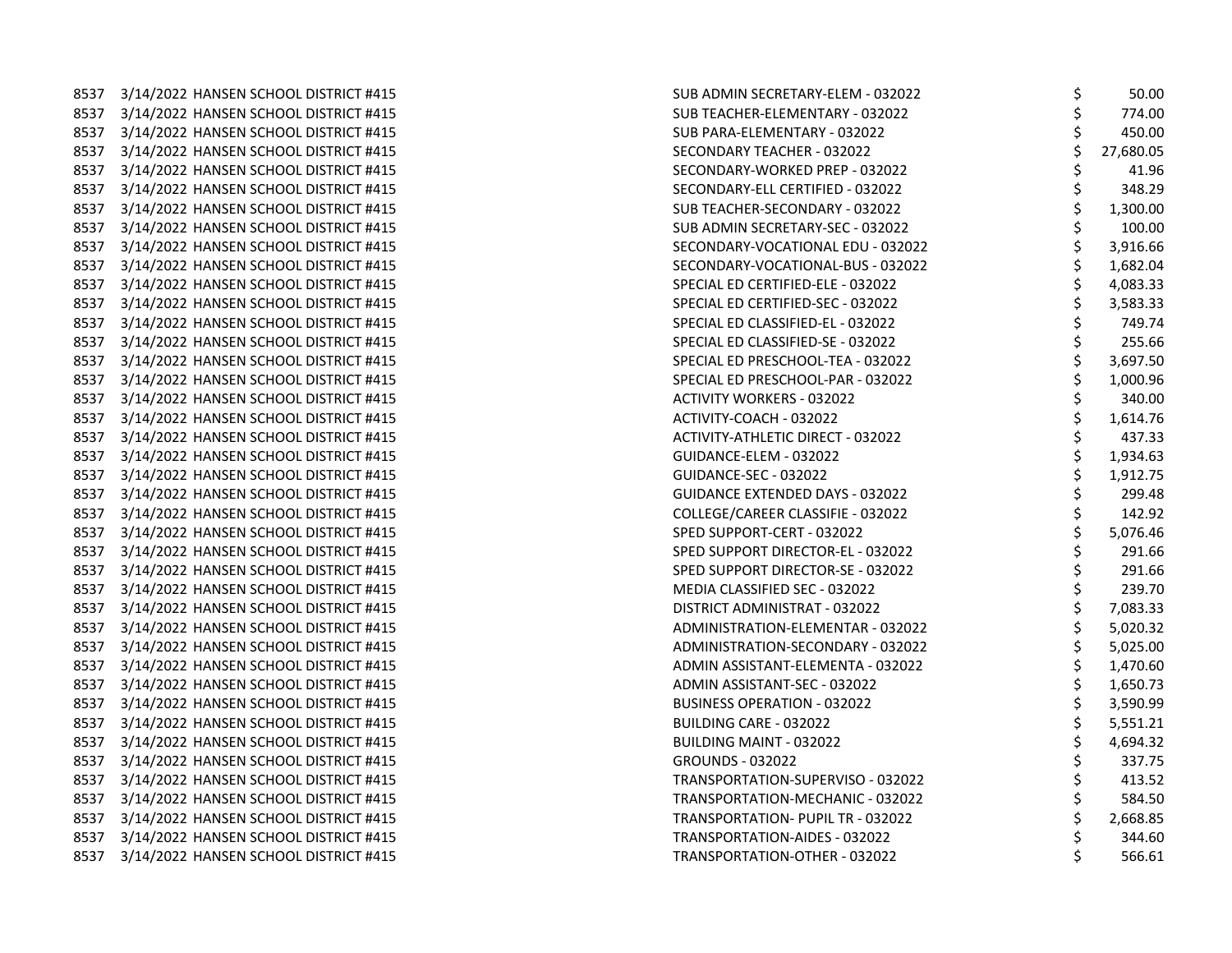| 8537 | 3/14/2022 HANSEN SCHOOL DISTRICT #415      |                            | TRANSPORTATION-OFFICE - 032022     | \$ | 229.21    |
|------|--------------------------------------------|----------------------------|------------------------------------|----|-----------|
|      | 8537 3/14/2022 HANSEN SCHOOL DISTRICT #415 |                            | TRANSPORTATION- ACTVTY D - 032022  |    | 216.84    |
| 8537 | 3/14/2022 HANSEN SCHOOL DISTRICT #415      |                            | TRANSPORTATION- DOWN TIM - 032022  |    | 116.85    |
| 8537 | 3/14/2022 HANSEN SCHOOL DISTRICT #415      |                            | SECONDARY-CTE-AG - 032022          | \$ | 666.66    |
| 8537 | 3/14/2022 HANSEN SCHOOL DISTRICT #415      |                            | SAFE & DRUG FREE - 032022          | \$ | 333.33    |
|      | 8537 3/14/2022 HANSEN SCHOOL DISTRICT #415 |                            | ESSER III-CERTIFIED ELEM - 032022  |    | 3,008.74  |
| 8537 | 3/14/2022 HANSEN SCHOOL DISTRICT #415      |                            | ESSER III-CERTIFIED SEC - 032022   |    | 3,364.08  |
| 8537 | 3/14/2022 HANSEN SCHOOL DISTRICT #415      |                            | TITLE I-CERTIFIED - 032022         |    | 4,941.65  |
| 8537 | 3/14/2022 HANSEN SCHOOL DISTRICT #415      |                            | TITLE I-CLASSIFIED - 032022        | \$ | 2,054.65  |
| 8537 | 3/14/2022 HANSEN SCHOOL DISTRICT #415      |                            | TITLE I-COUNSELOR - 032022         | \$ | 610.93    |
|      | 8537 3/14/2022 HANSEN SCHOOL DISTRICT #415 |                            | MIGRANT C CERTIFIED ELEM - 032022  | \$ | 490.00    |
|      | 8537 3/14/2022 HANSEN SCHOOL DISTRICT #415 |                            | MIGRANT C-CLASSIFIED ELE - 032022  | \$ | 658.44    |
| 8537 | 3/14/2022 HANSEN SCHOOL DISTRICT #415      |                            | MIGRANT C CERTIFIED SEC - 032022   |    | 490.00    |
| 8537 | 3/14/2022 HANSEN SCHOOL DISTRICT #415      |                            | MIGRANT C CLASSIFIED SEC - 032022  |    | 166.74    |
| 8537 | 3/14/2022 HANSEN SCHOOL DISTRICT #415      |                            | IDEA PART B-CLASSIFIED E - 032022  | \$ | 1,915.76  |
|      | 8537 3/14/2022 HANSEN SCHOOL DISTRICT #415 |                            | IDEA PART B CLASSIFIED S - 032022  | \$ | 1,734.06  |
|      | 8537 3/14/2022 HANSEN SCHOOL DISTRICT #415 |                            | IDEA PART B PRESCHOOL - 032022     |    | 552.50    |
| 8537 | 3/14/2022 HANSEN SCHOOL DISTRICT #415      |                            | MEDICAID-CLASSIFIED ELEM - 032022  |    | 488.50    |
| 8537 | 3/14/2022 HANSEN SCHOOL DISTRICT #415      |                            | TITLE IV-CLASSIFIED - 032022       |    | 239.70    |
| 8537 | 3/14/2022 HANSEN SCHOOL DISTRICT #415      |                            | RURAL EDUC CERTFIED-ELEM - 032022  | \$ | 237.50    |
| 8537 | 3/14/2022 HANSEN SCHOOL DISTRICT #415      |                            | 21st CENTURY GRANT-CERTI - 032022  | \$ | 1,105.00  |
|      | 8537 3/14/2022 HANSEN SCHOOL DISTRICT #415 |                            | 21ST CENTURY GRANT-CLASS - 032022  |    | 875.00    |
|      | 8537 3/14/2022 HANSEN SCHOOL DISTRICT #415 |                            | 21st CENTURY GRANT DIREC - 032022  |    | 2,889.15  |
| 8537 | 3/14/2022 HANSEN SCHOOL DISTRICT #415      |                            | 21st CENTURY GRANT-ENRIC - 032022  | \$ | 1,134.00  |
| 8537 | 3/14/2022 HANSEN SCHOOL DISTRICT #415      |                            | 21st CENTURY-TRANSPORTAT - 032022  | \$ | 543.93    |
| 8537 | 3/14/2022 HANSEN SCHOOL DISTRICT #415      |                            | 21st CENTURY-FOOD SERVIC - 032022  | \$ | 67.75     |
|      | 8537 3/14/2022 HANSEN SCHOOL DISTRICT #415 |                            | GEAR UP-CLASSIFIED - 032022        | \$ | 1,200.00  |
|      | 8537 3/14/2022 HANSEN SCHOOL DISTRICT #415 |                            | FOOD SERVICE - 032022              |    | 3,649.38  |
| 8537 | 3/14/2022 HANSEN SCHOOL DISTRICT #415      |                            | FOOD SERVICE-FFV - 032022          |    | 73.28     |
| 8538 | 3/14/2022 HANSEN SCHOOL DISTRICT #415      |                            | EMPLOYER SHARE RETIREMENT - 032022 |    | 20,469.52 |
| 8539 | 3/14/2022 HOME DEPOT CREDIT SERV           | LOUISVILLE KY 40290-1030   | SUPPLIES TO FIX FLOORING ON STAGE  | Ś  | 106.42    |
|      | 8539 3/14/2022 HOME DEPOT CREDIT SERV      | LOUISVILLE KY 40290-1030   | HANDRAIL & BRACKET                 | \$ | 31.70     |
|      | 8539 3/14/2022 HOME DEPOT CREDIT SERV      | LOUISVILLE KY 40290-1030   | LATE CHARGES                       |    | 31.85     |
| 8540 | 3/14/2022 IDAHO DIGITAL LEARNING           | <b>BOISE ID 83707</b>      | <b>CAREER MATH B</b>               |    | 75.00     |
| 8541 | 3/14/2022 IDAHO POWER                      | CAROL STREAM IL 60197-5381 | <b>IRRIGATION</b>                  |    | 18.78     |
| 8541 | 3/14/2022 IDAHO POWER                      | CAROL STREAM IL 60197-5381 | <b>DOME</b>                        | \$ | 244.52    |
|      | 8541 3/14/2022 IDAHO POWER                 | CAROL STREAM IL 60197-5381 | SOUTH MODULAR                      | \$ | 16.50     |
|      | 8541 3/14/2022 IDAHO POWER                 | CAROL STREAM IL 60197-5381 | ELEMENTARY                         | \$ | 1,689.26  |
|      | 8541 3/14/2022 IDAHO POWER                 | CAROL STREAM IL 60197-5381 | JR/SR HIGH                         |    | 1,637.94  |
|      | 8541 3/14/2022 IDAHO POWER                 | CAROL STREAM IL 60197-5381 | PRESCHOOL                          |    | 56.19     |
|      | 8541 3/14/2022 IDAHO POWER                 | CAROL STREAM IL 60197-5381 | <b>FOOTBALL FIELD</b>              | \$ | 5.16      |